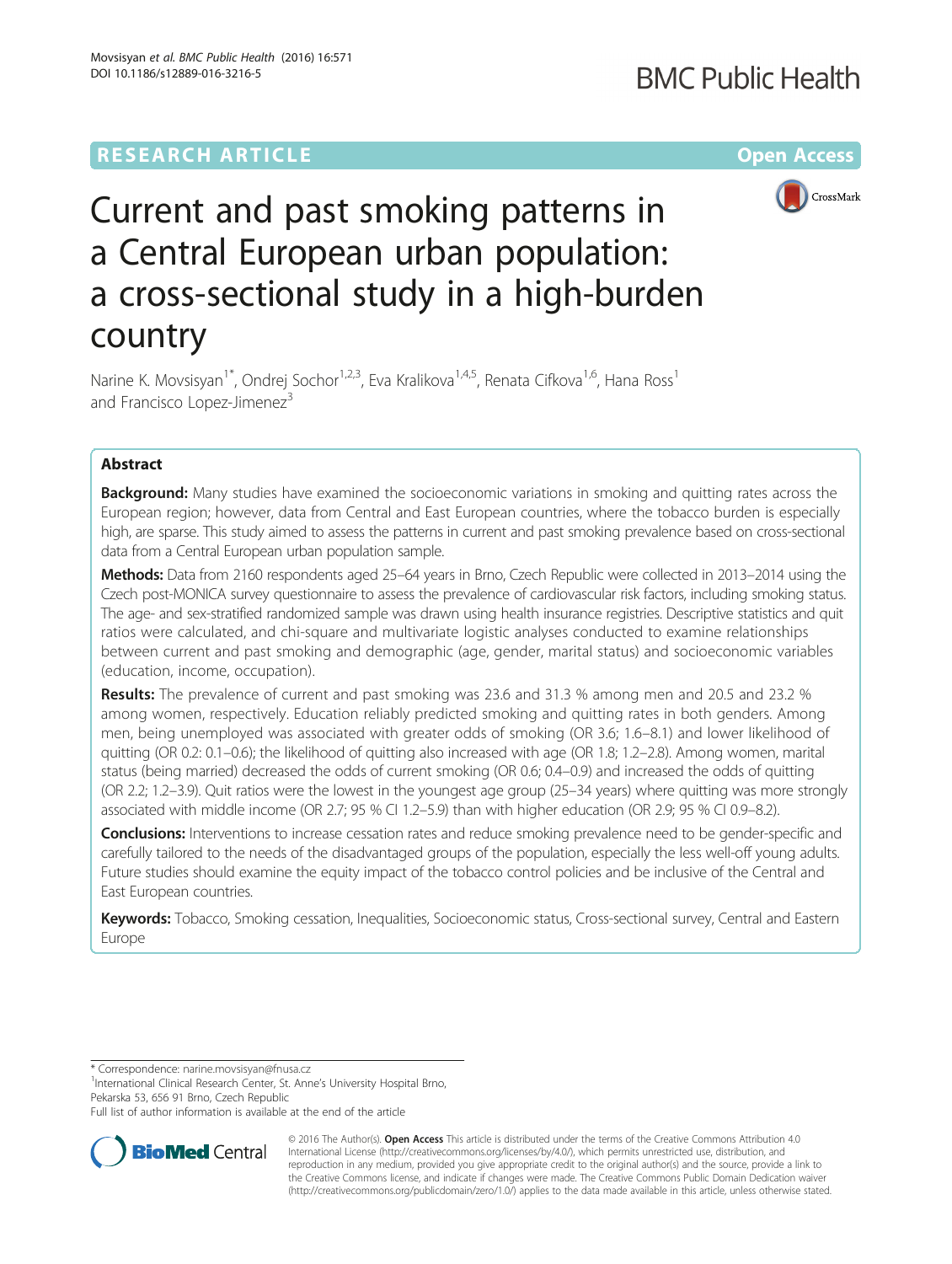## Background

The number of premature deaths from coronary heart disease (CHD), for which tobacco use is a major risk factor, varies dramatically across Europe. There is a striking tenfold difference in the CHD mortality rates between East and West European countries, and a seven-fold difference across Central and East Europe (CEE), being the highest in Belarus and lowest in Slovenia [[1\]](#page-8-0). These deaths can be prevented by improving the quality of and access to healthcare, on one hand, and by implementing effective public health interventions to promote healthy behaviours and reduce the risk factors such as smoking, on the other [\[2](#page-8-0)]. Across Europe, the smoking prevalence declined from 2000 to 2010 but at different rates [\[3](#page-8-0)]. Furthermore, some studies have suggested that, because of lower smoking cessation rates among disadvantaged populations, the existing differences in smoking rates across socioeconomic strata may have increased [[4](#page-8-0), [5\]](#page-8-0).

Countries in Central and East Europe have higher smoking rates but also lower quitting rates [\[4](#page-8-0)] and the age, gender, and educational patterns of smoking prevalence there differ from those in the west and north. They also had largest inequalities in smoking-related mortality, but smoking inequalities were relatively small, with the exception of the Czech Republic where larger differences in male smoking rates across socioeconomic strata were found [\[2](#page-8-0)]. The Czech Republic has remarkably high cardiovascular mortality rates (twice the EU average) despite the sharp decline following the post-communist transformation [[3](#page-8-0), [6](#page-8-0)]. The reduction in the prevalence of cardiovascular risk factors, such as hypertension, dyslipidemia and smoking, from 1985 to 2007 along with the advances in medical care, played a major role in this decline [[7](#page-8-0)–[9\]](#page-8-0). Though the smoking prevalence fell from 45.0 to 30.5 % among men, female smoking remained relatively stable (overall mean prevalence 23.9 %) [\[8](#page-8-0)]. A national survey in 2013 found rates of 36.4 and 23.7 % for current smoking in men and women (aged 15+), respectively [[10](#page-8-0)]. According to EuroStat (2012), the Czech Republic is one of the few EU countries with rising smoking rates. Therefore, there is an untapped potential to improve cardiovascular and other chronic disease mortality through interventions aimed at smoking prevention and cessation in the population. It is important, however, that these interventions account for differences in the smoking and cessation rates among the whole socioeconomic spectrum and strive to reduce instead of widening them unintentionally.

The city of Brno, the second largest city in the Czech Republic, with its high proportion of university graduates, has a significant growth potential [[11](#page-8-0)]. However, the rapid urban development may lead to re-emerging of socioeconomic and health disparities. The purpose of the present study was to identify the socioeconomic and demographic factors associated with the current and past smoking rates in the Brno population and propose recommendations for effective and targeted population-based interventions to reduce smoking prevalence in the population. This study is part of the larger cross-sectional survey Kardiovize Brno 2030 to examine the prevalence of cardiovascular risk factors in the Brno population [\[12](#page-8-0)].

## **Methods**

## Study population

The Kardiovize cross-sectional survey was conducted in 2013–2014 in Brno, Czech Republic to assess the prevalence of cardiovascular risk factors in the Brno adult population aged 25–64 years. As of January 1, 2013, Brno had a population of 373,327 [\[11\]](#page-8-0).

## Study sampling and recruitment

The survey sampling was done in January 2013 with the technical assistance from the largest health insurance (state-run) company in the Czech Republic, and using the registries of other health insurance companies. One of the companies declined to cooperate, thus about 8.9 % of the Brno population did not have a chance to participate in the study. Registration with a health insurance company is mandatory in the Czech Republic [[11](#page-8-0)]. No a priori calculation of the sample size was done. The study set a target of selecting about 1 % of the adult population (25–64 years) as in the WHO MONICA study [\[8\]](#page-8-0). A random sample of 3,600 Brno permanent residents stratified by gender and age group was drawn from the registries of the health insurance companies to adjust for the expected 64.4 % response rate based on the Czech MONICA and Czech post-MONICA studies. The health insurance companies created a stratified sample, maintained the list of study subjects, and mailed invitation letters with a detailed description of the study goal and health screenings developed by the research team to the potential participants to NT13434-4/2012ensure the confidentiality of personal information. If interested, the invitees were able to provide their preliminary consent through one of the following options: phone call, e-mail, or prepaid mail. The invitation letters were mailed in January 2013, with two reminder mailings following in the case of non-response. Following the same procedure, another random sample of 3,077 was drawn in April 2014 to reach the target of 1 % of the city adult population that was met on December 19, 2014. Based on the two sample sets with a total of 5,090 randomly selected persons, the estimated overall response rate was 33.9 %. Despite the rather low response rate, the final sample size of 2,160 was large enough to ensure the representativeness of various sociodemographic strata in the sample.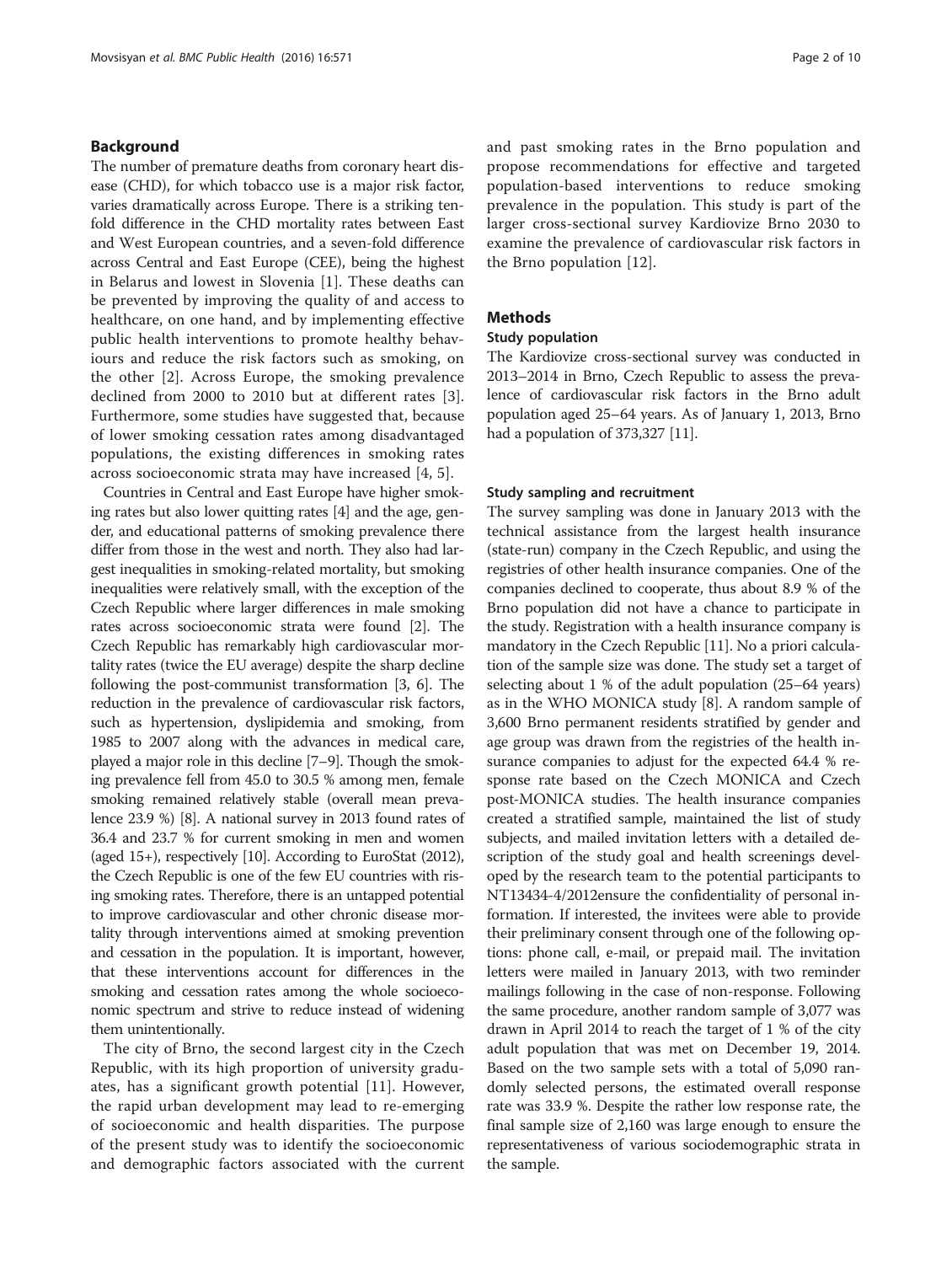## **Measurements**

The study included a face-to-face health interview using an extended version of the Czech post-MONICA study questionnaire, physical examination, laboratory testing as well as other health exams [\[8](#page-8-0)]. We also validated smoking status by objective measurement of carbon monoxide (CO) levels in expired breath using a Bedfont Micro+ Smokelyzer (Bedfont Scientific Ltd, Kent, UK) [[13](#page-8-0)]. Trained nursing and medical personnel carried out the measurements and exams using a standard study protocol.

Smoking status was categorized as never smoking, current smoking and past smoking based on two questions: "Have you smoked more than 100 cigarettes in your life?" and "I used to smoke till the age of …". Current smoking was defined as smoking either daily or less than daily (occasionally) up to his/her current age and having smoked more than 100 cigarettes in a lifetime. Past smoking was defined as having smoked more than 100 cigarettes and stopped smoking for at least 1 year. Quit ratio was calculated as the ratio of the number of past smokers over the number of ever-smokers, i.e. total of current and past smokers [[4\]](#page-8-0).

The respondents' socioeconomic status (SES) was assessed by three main indicators, i.e., educational attainment, occupational status, and monthly household income. The participants were asked if they had one of the six levels of education that were further grouped into three categories: primary (complete/incomplete primary and apprenticeship without a school-leaving exam), secondary (apprenticeship with a school-leaving exam, secondary, and specialized secondary), and higher education. Occupational status was assessed based on the reported occupation and coded as manager/self-employed, skilled/ professional, non-skilled/junior, and unemployed. The respondents were asked about their net monthly household income in local currency (Czech crown/CZK) by selecting one of the five categories (less than 15,000; 30,000; 45,000; 60,000, and more) that were further grouped into three categories: low (<30,000), middle (30,000–45,000), and high (45,000+).

Other SES variables included employment/allowance type (full-time, part-time, disability pension, retirement pension, household keeping), and household size (small/ 1–2 persons, medium/3–4 persons, large/5–6 persons). Marital status included single, married, divorced/widowed categories. The participant's age was recorded as a continuous variable and further categorized into one of the four age groups (25–34 years, 35–44 years, 45–54 years, and 55–64 years).

## Data collection and statistical analysis

The face-to-face interviews and examinations took place in a hospital setting by the research staff who entered the collected data using the RedCap (Research Electronic Data

Capture) web-based application [[14](#page-8-0)]. The data were cleaned after the completion of the survey in December 2014 using a standard protocol. Data analysis was performed with STATA statistical software (StataCorp 2011, Release IC 11, College Station, Texas, USA) and included descriptive statistics, chi-square tests, and simple and multivariable logistic regression analyses. The logistic regression was fitted with smoking status as a dichotomized dependent variable (current smoking and the other two categories, i.e. never smoking and past smoking), and categorical (education, income) or dichotomized (occupation, marital status, household size) independent variables, except for the variable of age (continuous).

## Results

The survey was completed by a total of 2160 participants aged 25–64 years with a mean age of 47.3 years (±11.3), of which 54.8 % were women. The majority were full-time employed (75.6 %), married (62.1 %), and had never smoked (51.5 %). About 43 % had a net household income less than 30,000 CZK (≈1,095 EUR) and 50.8 % lived in a family of 1–2 persons (Table [1\)](#page-3-0). The proportions of men and women in the study did not differ across the age groups ( $p = 0.25$ ).

Of the 2160 records, six with missing data on smoking status and socioeconomic variables, were excluded from the analysis. One subject with missing data on smoking status was included in the analysis based on the verified expired CO level. The results of the expired CO measurement were available for 2,149 subjects. As expected, the CO levels differed substantially by self-reported smoking status and number of cigarettes smoked. Based on the cutoff of 6 ppm, the number of persons with inconsistent self-reported and CO data comprised 5.7 % (122) of the total sample, 7.0 % (68) for men and 4.6 % (54) for women.

Self-reported current smoking prevalence was 21.9 % in the study population sample (23.6 % male, 20.5 % female) and past smoking was 27.0 % (31.3 % male, and 23.2 % female) The self-reported smoking status differed significantly between men and women in the study, never smoking being reported by 56.1 and 45.1 % of female and male participants, respectively ( $p < 0.001$ ) (Table [2\)](#page-4-0). All socioeconomic variables, except for employment type, were associated with smoking status in the chi-square analysis. The prevalence of current smoking was inversely proportional to household monthly income and educational attainment ( $p < 0.001$  for trend for both). Smoking status differed in the chi-square analysis across age groups, marital status, occupation, and household size strata (Table [2](#page-4-0)). The rates of current smoking in men were higher among the unemployed (53.3 %) and those with primary education (39.4 %). Female smokers who had primary education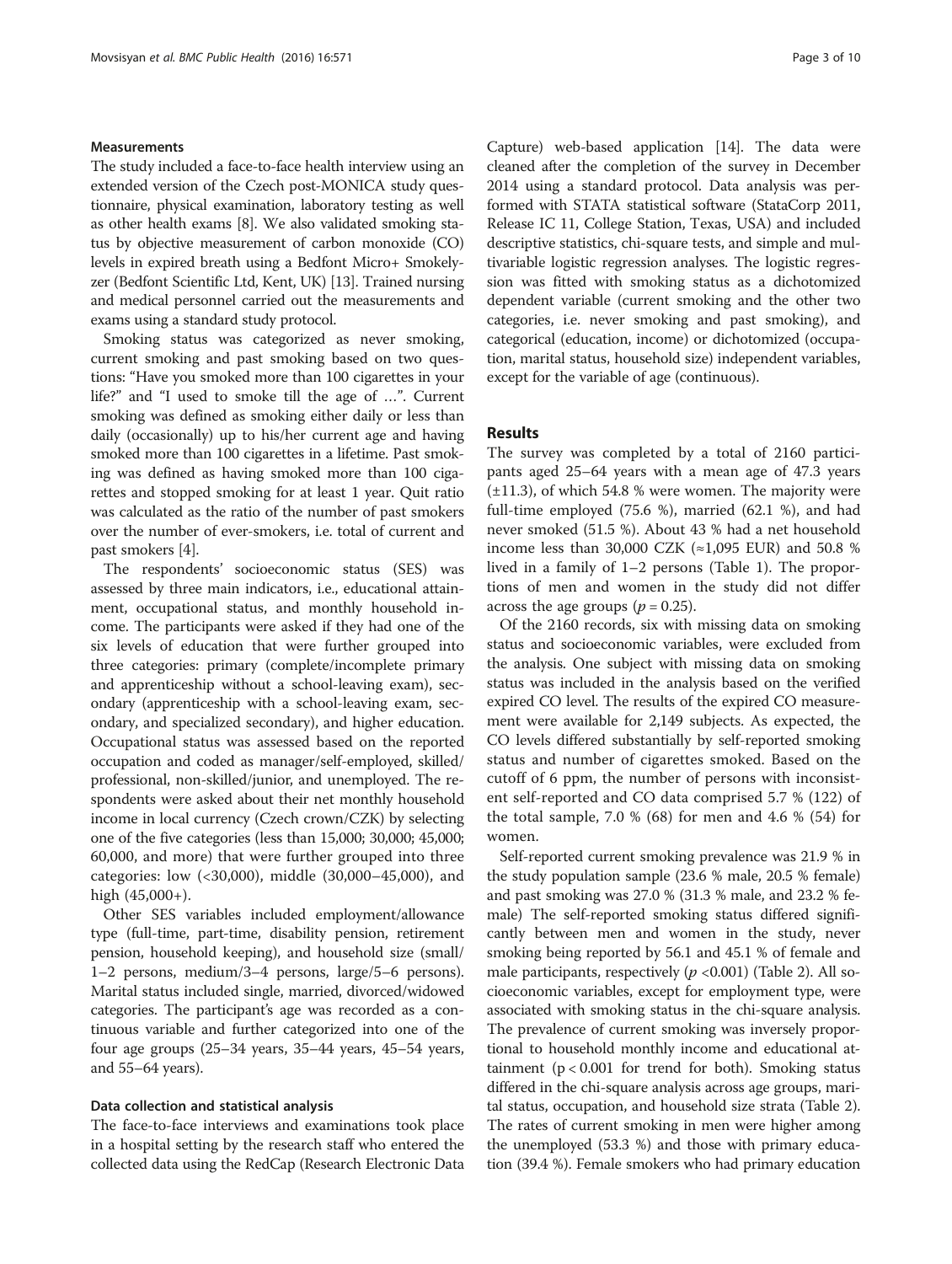| Variable, N (%)         | Total $n = 2160$ | Men $n = 977$ | Women $n = 1183$ | $P^*$   |
|-------------------------|------------------|---------------|------------------|---------|
| Age, years              |                  |               |                  | 0.25    |
| $25 - 34$               | 347 (16.1)       | 168 (17.2)    | 179 (15.1)       |         |
| $35 - 44$               | 357 (24.7)       | 252 (25.8)    | 285 (24.1)       |         |
| $45 - 54$               | 568 (26.3)       | 256 (26.2)    | 312 (26.4)       |         |
| $55 - 64$               | 708 (32.8)       | 301 (30.8)    | 407 (34.4)       |         |
| Marital status          |                  |               |                  | < 0.001 |
| Single                  | 408 (19.0)       | 207 (21.3)    | 210 (17.0)       |         |
| Married                 | 1336 (62.1)      | 639 (65.7)    | 697 (59.1)       |         |
| Divorced                | 341 (15.8)       | 116 (11.9)    | 225 (19.1)       |         |
| Widowed                 | 68 (3.2)         | 11(1.1)       | 57 (4.8)         |         |
| Education               |                  |               |                  | < 0.001 |
| Primary                 | 427 (19.8)       | 203 (20.8)    | 224 (19.0)       |         |
| Secondary               | 889 (41.3)       | 350 (35.9)    | 539 (60.6)       |         |
| Higher                  | 836 (38.9)       | 422 (43.3)    | 414 (35.2)       |         |
| Household income, CZK   |                  |               |                  | < 0.001 |
| Low (<30 000)           | 877 (43.4)       | 315 (34.1)    | 562 (51.2)       |         |
| Middle (30 000-45 000)  | 632 (31.3)       | 313 (33.8)    | 319 (29.1)       |         |
| High (45 000+)          | 513 (25.4)       | 297 (32.1)    | 216 (19.7)       |         |
| Occupation              |                  |               |                  | < 0.001 |
| Manager/self-employed   | 692 (32.3)       | 417 (42.9)    | 275 (23.5)       |         |
| Skilled/professional    | 1234 (57.6)      | 479 (49.2)    | 755 (64.5)       |         |
| Non-skilled/junior      | 141 (4.9)        | 47 (4.8)      | 67(8.0)          |         |
| Unemployed              | 77 (3.6)         | 30(3.1)       | 47 (4.0)         |         |
| Employment type         |                  |               |                  | < 0.001 |
| Full-time               | 1559 (75.6)      | 813 (86.5)    | 746 (66.5)       |         |
| Part-time/Disability    | 172 (8.34)       | 54 (5.7)      | 118 (10.5)       |         |
| Retired/Housekeeping    | 331 (16.1)       | 73 (7.8)      | 258 (23.0)       |         |
| Household size, persons |                  |               |                  | 0.04    |
| Small $(1-2)$           | 1094 (50.8)      | 467 (47.9)    | 627 (53.3)       |         |
| Medium (3-4)            | 950 (44.1)       | 457 (46.8)    | 493 (41.9)       |         |
| Large $(5-6)$           | 108(5.0)         | 52(5.3)       | 56 (4.8)         |         |

<span id="page-3-0"></span>Table 1 Participants' sociodemographic characteristics by gender

P\*: p-value, Pearson chi-square test

or were divorced had the highest smoking rates of 29.0 % and 28.7 %, respectively (Table [3](#page-5-0)).

The associations between current smoking and SES variables including education, household income, occupation, and household size remained significant in the simple logistic analysis. In the multivariable logistic model using education, income, occupation, and household size as independent variables and adjusted for gender, age and marital status, current smoking was inversely associated with higher (than primary) educational attainment, and associated with being unemployed. Though covariates such as education, income, and occupation may correlate with each other, the correlation coefficients in our data were low except for income and education  $(r = 0.36)$ . The

diagnostic test did not reveal problems with collinearity in the model.

We also fitted the final multivariable logistic model separately for men and women. In the gender-stratified analysis, an association between smoking and educational attainment was found for both genders; with the magnitude slightly higher for secondary education in men (Table [4\)](#page-6-0). The occupation (unemployment) showed no relationship with smoking among females. On the contrary, the odds of current smoking were remarkably high (OR = 3.6; 95 % CI 1.6–8.1) among unemployed men. Being married had a protective effect for current smoking among females  $(OR = 0.6; 95 % CI 0.4-0.9)$ (Table [4\)](#page-6-0).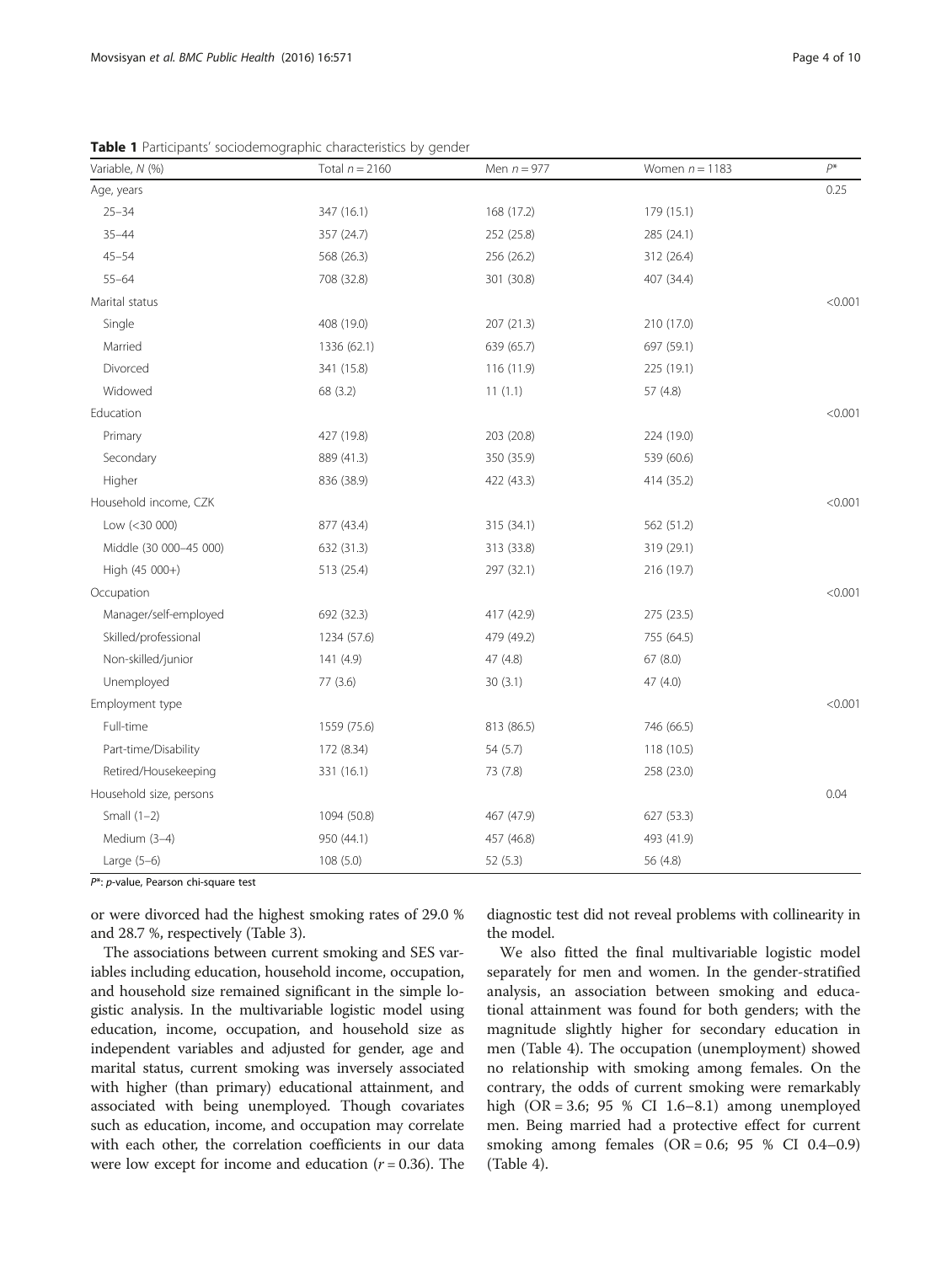| Variable, N (%)         | Total number | Never smoking | Current smoking | Past smoking | $P^*$   | Quit ratio |
|-------------------------|--------------|---------------|-----------------|--------------|---------|------------|
| Gender                  |              |               |                 |              | < 0.001 |            |
| Male                    | 976          | 440 (45.2)    | 230 (23.5)      | 306 (31.3)   |         | 57.1       |
| Female                  | 1178         | 661 (56.3)    | 242 (20.5)      | 275 (23.2)   |         | 53.2       |
| Age, years              |              |               |                 |              | < 0.001 |            |
| $25 - 34$               | 347          | 188 (54.2)    | 78 (22.5)       | 81 (23.3)    |         | 50.9       |
| $35 - 44$               | 536          | 312 (58.2)    | 105 (19.6)      | 119 (22.2)   |         | 53.1       |
| $45 - 54$               | 567          | 290 (51.2)    | 127 (22.4)      | 150 (26.4)   |         | 54.2       |
| $55 - 64$               | 704          | 311 (44.2)    | 162 (23.0)      | 231 (32.8)   |         | 58.8       |
| Marital status          |              |               |                 |              | < 0.001 |            |
| Single                  | 408          | 223 (54.7)    | 103 (25.2)      | 82 (20.1)    |         | 44.3       |
| Married                 | 1333         | 695 (52.1)    | 254 (19.1)      | 384 (28.8)   |         | 60.2       |
| Divorced                | 339          | 142 (41.9)    | 97 (28.6)       | 100 (29.5)   |         | 50.8       |
| Widowed                 | 67           | 36 (53.7)     | 18 (26.9)       | 13 (19.4)    |         | 41.9       |
| Education               |              |               |                 |              | < 0.001 |            |
| Primary                 | 427          | 145 (34.0)    | 145 (34.0)      | 137 (32.0)   |         | 48.6       |
| Secondary               | 889          | 418 (47.0)    | 215 (24.2)      | 256 (28.8)   |         | 54.4       |
| Higher                  | 836          | 536 (64.1)    | 112 (13.4)      | 188 (22.5)   |         | 62.7       |
| Household income, CZK   |              |               |                 |              | 0.001   |            |
| Low (<30 000)           | 877          | 415 (47.3)    | 224 (25.5)      | 238 (27.2)   |         | 51.5       |
| Middle (30 000-45 000)  | 632          | 319 (50.5)    | 128 (20.2)      | 185 (29.3)   |         | 59.1       |
| High (45 000+)          | 513          | 293 (57.1)    | 91 (17.7)       | 129 (25.2)   |         | 58.6       |
| Occupation              |              |               |                 |              | 0.036   |            |
| Manager/self-employed   | 692          | 348 (50.3)    | 139 (20.1)      | 205 (29.6)   |         | 59.6       |
| Skilled/professional    | 1234         | 641 (51.9)    | 274 (22.2)      | 319 (25.9)   |         | 53.8       |
| Non-skilled/junior      | 141          | 75 (53.2)     | 29 (20.6)       | 37 (26.2)    |         | 56.1       |
| Unemployed              | 77           | 31 (40.2)     | 28 (36.4)       | 18 (23.4)    |         | 39.1       |
| Employment type         |              |               |                 |              | 0.317   |            |
| Full-time               | 1559         | 802 (51.4)    | 343 (22.0)      | 414 (26.6)   |         | 54.7       |
| Part time or disability | 172          | 92 (53.5)     | 38 (22.1)       | 42 (24.4)    |         | 52.5       |
| Retired                 | 331          | 168 (50.8)    | 60 (18.1)       | 103(31.1)    |         | 63.2       |
| Household size, persons |              |               |                 |              | 0.001   |            |
| Small $(1-2)$           | 1094         | 514 (47.0)    | 268 (24.5)      | 312 (28.5)   |         | 53.8       |
| Medium (3-4)            | 950          | 519 (54.6)    | 185 (10.5)      | 246 (25.9)   |         | 57.1       |
| Large $(5-6)$           | 108          | 67 (62.0)     | 18 (16.7)       | 23(21.3)     |         | 56.1       |

<span id="page-4-0"></span>Table 2 Participants' sociodemographic characteristics by smoking status

P\*: p-value, Pearson chi-square test

Similarly, we ran a multivariable logistic regression to identify the socioeconomic variables associated with past smoking (quitting) (Table [4\)](#page-6-0). Past smoking was directly associated with secondary (OR = 1.6; 95 % CI 1.0–2.5) and higher (OR = 1.8; 95 % CI 1.1–3.0) education among men, but exclusively with higher education  $(OR = 2.1;$ 95 % CI 1.2–3.7) among women. Older men and married women who had smoked in their lifetime had significantly higher odds of being former smokers at the time of the survey (OR = 1.8; 95 % CI 1.2–2.8) and (OR = 2.2; 95 % CI 1.2–3.9), respectively (Table [4](#page-6-0)). In the logistic regression stratified by age groups and adjusted for education, household income and size, quitting in the youngest adults (25–34 years) was more strongly associated with middle income  $(OR = 2.7; 95 % CI 1.2-5.9)$  than with higher education (OR = 2.9; 95 % CI 0.9-8.2) (data not shown).

The quit ratios differed by gender, age and socioeconomic variables (Tables 2 and [3](#page-5-0)). Younger men had lower quit ratios compared to older ones (47.6 vs. 64.5;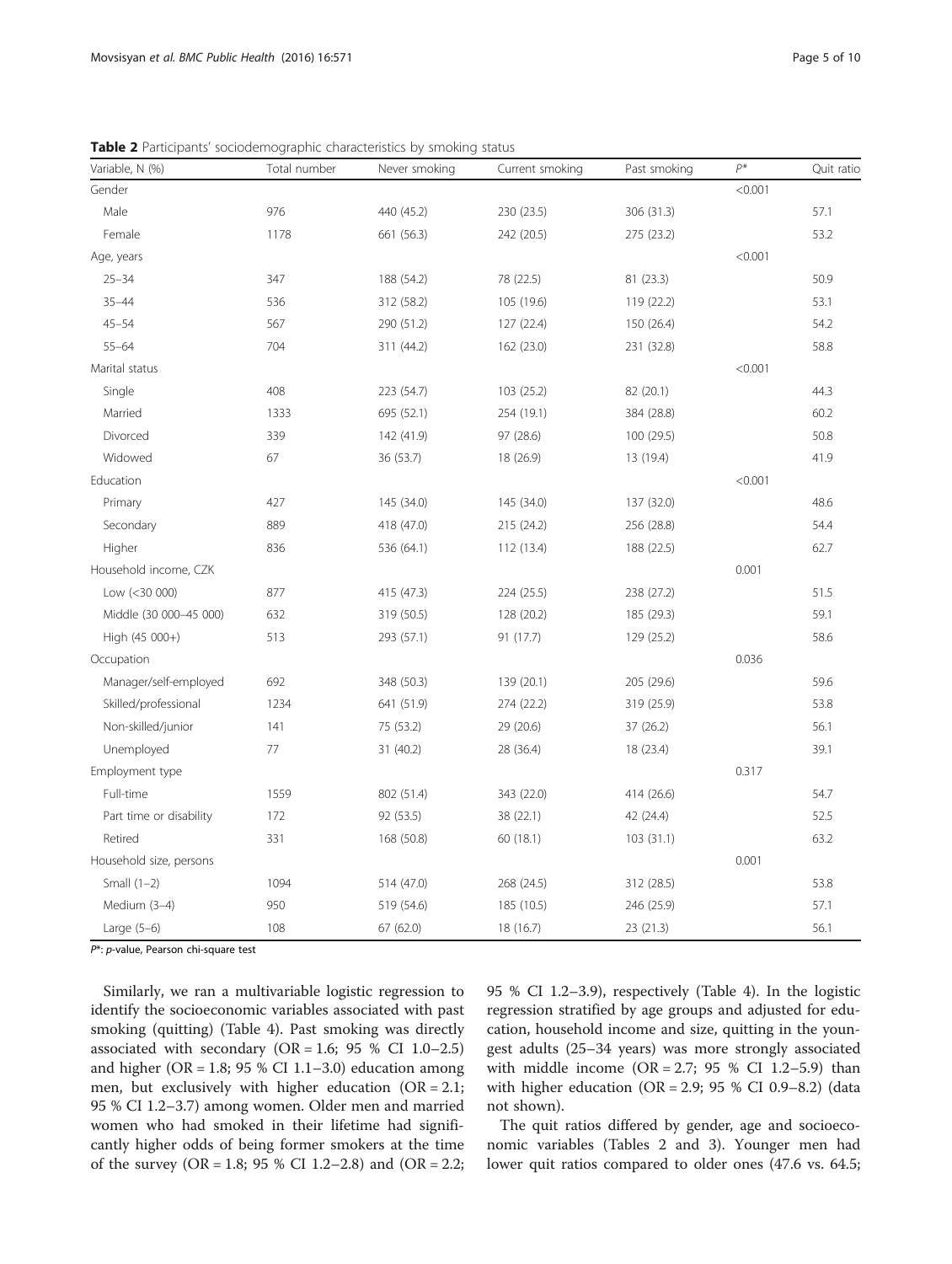| Variable, N (%)        | Men $(n = 976)$                |                             |            |       | Women $(n = 1178)$             |                             |            |       |
|------------------------|--------------------------------|-----------------------------|------------|-------|--------------------------------|-----------------------------|------------|-------|
|                        | Current smoking<br>$(n = 230)$ | Past smoking<br>$(n = 306)$ | Quit ratio | $P^*$ | Current smoking<br>$(n = 242)$ | Past smoking<br>$(n = 275)$ | Quit ratio | $P^*$ |
| Age, years             |                                |                             |            | 0.03  |                                |                             |            | 0.9   |
| $25 - 34$              | 43 (25.6)                      | 39 (23.2)                   | 47.6       |       | 35 (19.6)                      | 42 (23.5)                   | 54.6       |       |
| $35 - 44$              | 56 (22.2)                      | 59 (23.4)                   | 51.3       |       | 49 (17.3)                      | 60(21.1)                    | 55.1       |       |
| $45 - 54$              | 61(23.8)                       | 81 (31.6)                   | 57.3       |       | 66 (21.22)                     | 69 (22.2)                   | 51.1       |       |
| $55 - 64$              | 70(23.3)                       | 127(42.3)                   | 64.5       |       | 92 (22.8)                      | 104(25.7)                   | 53.1       |       |
| Marital status         |                                |                             |            | 0.04  |                                |                             |            | 0.01  |
| Single                 | 55 (26.6)                      | 45 (21.7)                   | 45.0       |       | 48 (23.9)                      | 37 (18.4)                   | 43.5       |       |
| Married                | 138 (21.6)                     | 214 (33.5)                  | 60.8       |       | 116 (16.7)                     | 170 (24.5)                  | 59.4       |       |
| Divorced               | 33 (28.45)                     | 41 (35.3)                   | 55.4       |       | 64 (28.7)                      | 59 (26.5)                   | 48.0       |       |
| Widowed                | 4(36.4)                        | 4(36.4)                     | 50.0       |       | 14(25.0)                       | 9(16.1)                     | 39.1       |       |
| Education              |                                |                             |            | 0.06  |                                |                             |            | 0.01  |
| Primary                | 80 (39.4)                      | 78 (38.4)                   | 49.4       |       | 65 (29.0)                      | 59 (26.3)                   | 47.6       |       |
| Secondary              | 87 (24.9)                      | 127(36.3)                   | 59.4       |       | 128 (23.8)                     | 129 (23.9)                  | 50.2       |       |
| Higher                 | 63 (14.9)                      | 101 (23.9)                  | 61.6       |       | 49 (11.8)                      | 87 (21.0)                   | 64.0       |       |
| Household income, CZK  |                                |                             |            | 0.5   |                                |                             |            | 0.1   |
| Low (<30 000)          | 89 (28.3)                      | 107 (34.0)                  | 54.6       |       | 135 (24.0)                     | 131(23.3)                   | 49.3       |       |
| Middle (30 000-45 000) | 70 (22.4)                      | 107 (34.2)                  | 60.5       |       | 58 (18.2)                      | 78 (24.5)                   | 57.4       |       |
| High (45 000+)         | 57 (19.2)                      | 78 (26.3)                   | 57.8       |       | 34 (15.7)                      | 51 (23.6)                   | 60.0       |       |
| Occupation             |                                |                             |            | 0.002 |                                |                             |            | 0.1   |
| Manager/self-employed  | 84 (20.1)                      | 142 (34.1)                  | 62.8       |       | 55 (20.0)                      | 63 (22.9)                   | 53.4       |       |
| Skilled/professional   | 117(24.4)                      | 145 (30.3)                  | 55.3       |       | 157 (20.8)                     | 174(23.1)                   | 52.6       |       |
| Non-skilled/junior     | 12(25.5)                       | 15 (31.9)                   | 55.6       |       | 17(18.1)                       | 22(23.4)                    | 56.4       |       |
| Unemployed             | 16(53.3)                       | 4(12.2)                     | 20.0       |       | 12(25.5)                       | 14 (29.8)                   | 53.9       |       |

<span id="page-5-0"></span>Table 3 Quit ratios by selected sociodemographic characteristics and gender

P\*: p-value, Pearson chi-square test

 $p \leq 0.05$ ) while no differences in quit ratios were found across age groups for female smokers.

## **Discussion**

This study found a prevalence of self-reported current smoking of 21.9 % (23.6 % male, 20.5 % female) while the past smoking prevalence was 27.0 % (31.3 % male, 23.2 % female). Of the three common dimensions of SES, i.e. income, education, and occupation, only education showed a strong and stable inverse association with current smoking. Occupation was associated with male smoking, with unemployed men having more than triple odds of current smoking. The determinants of past smoking were similar to those of current smoking, except for age that appeared to increase the likelihood of quitting among men. Marital status was a significant predictor of current and past smoking among women, with higher odds of smoking and lower odds of quitting for singles. The likelihood of quitting for men and women increased stepwise with the level of education; for women, it was the higher level education that mattered while, for men, the odds of quitting started

to increase with secondary education. Thus, the determinants of smoking and past smoking in this study were gender-specific. Being married predicted current and past smoking for women but not for men. Unemployment was linked to current and past smoking among men, but not women. Older age was predictive of quitting among men. These gender-related differences in determinants of smoking and past smoking prevalence can possibly be explained by different social and family roles of men and women in the study population.

The quitting patterns across Europe have been less studied than those of smoking. The studies generally found greater odds of cessation among higher educated smokers [[4, 15](#page-8-0)] whereas smoking was shown to be inversely related to labour market attachment and earnings [[16\]](#page-9-0). Some suggested that the inequalities in quitting rates widened over time, arguably as a result of implemented tobacco control policies [[5,](#page-8-0) [17, 18](#page-9-0)].

Little is known about the smoking cessation prevalence in Central and Eastern Europe. The Czech Republic is one of these countries with highest cardiovascular mortality in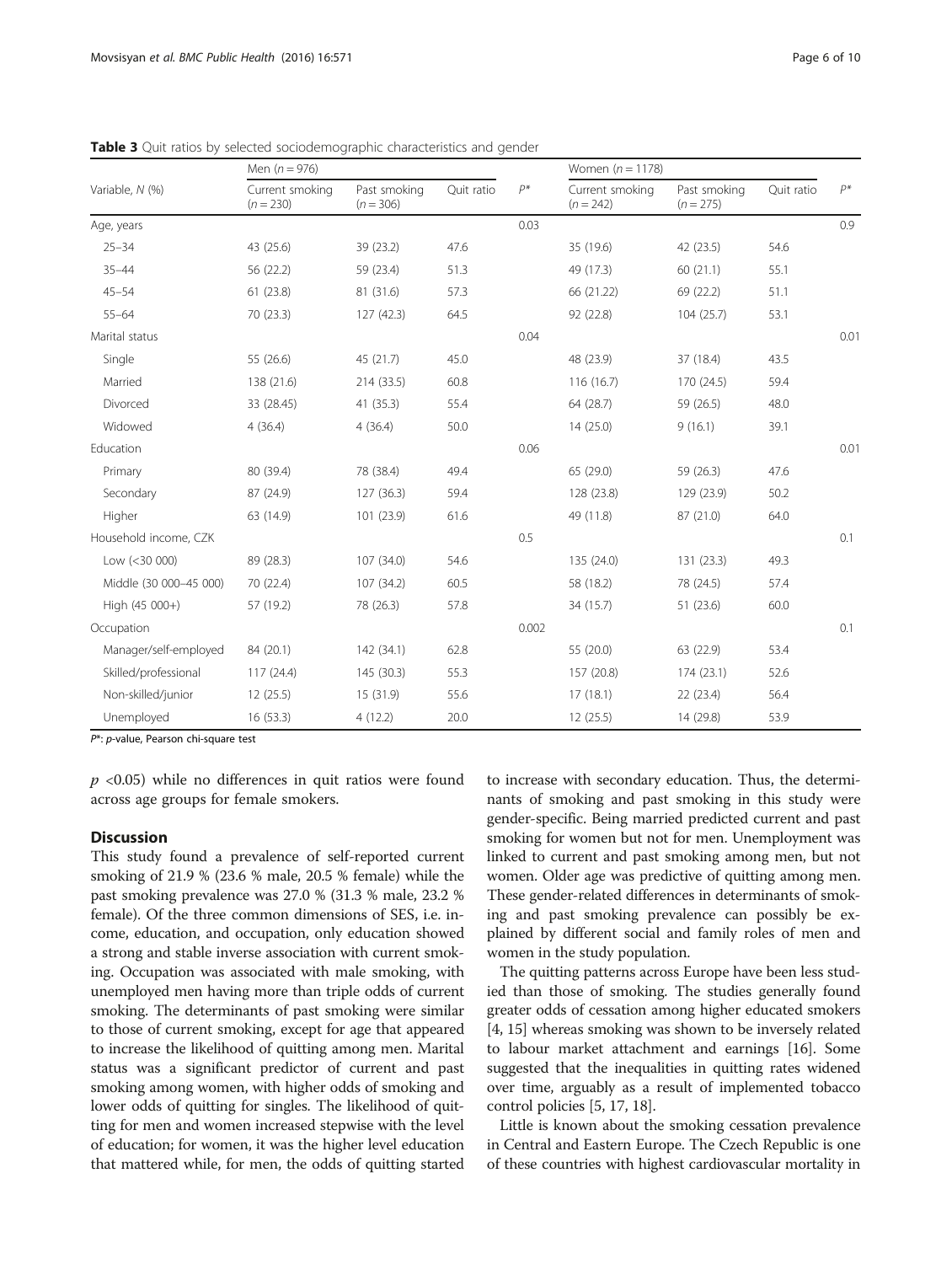| Variable         | Current smoking vs. never and past smoking |                  |                  | Past smoking vs. current smoking<br>Adjusted <sup>a</sup> OR (95 % CI) |  |  |
|------------------|--------------------------------------------|------------------|------------------|------------------------------------------------------------------------|--|--|
|                  | Adjusted <sup>a</sup> OR (95 % CI)         |                  |                  |                                                                        |  |  |
|                  | Men                                        | Women            | Men              | Women                                                                  |  |  |
| Age, years       |                                            |                  |                  |                                                                        |  |  |
| $<$ 55           |                                            |                  |                  |                                                                        |  |  |
| $55 - 64$        | $0.8(0.5-1.2)$                             | $1.0(0.7-1.4)$   | $1.8(1.2 - 2.8)$ | $1.0(0.6-1.5)$                                                         |  |  |
| Marital status   |                                            |                  |                  |                                                                        |  |  |
| Single           |                                            |                  | 1                |                                                                        |  |  |
| Married          | $1.0(0.6-1.6)$                             | $0.6(0.4-0.9)$   | $1.5(0.9-2.6)$   | $2.2(1.2-3.9)$                                                         |  |  |
| Divorced/widowed | $1.4(0.8-2.5)$                             | $1.0(0.6-1.6)$   | $1.3(0.7-2.4)$   | $1.4(0.8-2.6)$                                                         |  |  |
| Education        |                                            |                  |                  |                                                                        |  |  |
| Primary          |                                            |                  |                  |                                                                        |  |  |
| Secondary        | $0.5(0.3-0.7)$                             | $0.7(0.5-0.9)$   | $1.6(1.0-2.5)$   | $1.2(0.7-1.9)$                                                         |  |  |
| Higher           | $0.3(0.2 - 0.4)$                           | $0.3(0.2 - 0.5)$ | $1.8(1.1 - 3.0)$ | $2.1(1.2-3.7)$                                                         |  |  |
| Occupation       |                                            |                  |                  |                                                                        |  |  |
| Employed         |                                            | $\mathbf{1}$     |                  |                                                                        |  |  |
| Unemployed       | $3.6(1.6-8.1)$                             | $1.2(0.6-2.6)$   | $0.2(0.1-0.6)$   | $1.2(0.5-2.6)$                                                         |  |  |

<span id="page-6-0"></span>Table 4 Adjusted ORs and 95 % CIs for current and past smoking by gender (multivariable logistic analysis)

<sup>a</sup>adjusted for age, marital status, education, occupation, household income, and household size

the region, determined, to a large extent, by behavioural risk factors, including smoking [\[19\]](#page-9-0). To our knowledge, this is one of a few studies in Central and East European populations and the first from the Czech Republic that examined the past smoking prevalence and its socioeconomic determinants, using cross-sectional data, in the peer-reviewed literature. The social patterns in smoking rates in this study were broadly similar to findings from other high-income European countries where smoking was strongly and inversely associated with education in both genders, with the exception of southern Europe where this association was either weak or reversed in women [\[20\]](#page-9-0). Studies carried out in the Central and East European countries showed inconsistent associations of current and past smoking with gender, age, and marital status. This could be explained by different smoking/quitting patterns across the region corresponding to a different pace of transition between the stages of smoking epidemics, and also by methodological heterogeneity [[21](#page-9-0)–[26\]](#page-9-0).

The quit ratio of 55.2 (57.1 male and 53.2 female) in our study was remarkably higher than those in former Soviet Union (fSU) and Baltic countries and more consistent with estimates from two comparative European studies that were inclusive of East European countries [[4](#page-8-0), [27](#page-9-0)]. Our estimates were closer to quit ratios in southern Europe and yet lower than in countries in the north, as in the study by Shaap et al. In the latter, the quit ratios in the Czech sample (2002) were slightly lower than our estimates while the magnitude of association between education and quitting was consistent with our findings [[4\]](#page-8-0). Though it could be contemplated that the

quit ratio in the Czech population increased over the last decade while its social gradient remained stable, this conclusion should be treated with caution because the estimates could have been affected by the sample size/representativeness or other issues, such as inclusion/exclusion of occasional smokers.

Our study defined past smoking as having stopped smoking for at least 1 year; however, people may stop smoking for shorter terms. Regardless of the socioeconomic position, smokers might be equally likely to attempt to quit whereas the success of those quitting attempts is determined by many factors, including psychosocial (personality traits, self-efficacy, locus of control), economic (labour market attachment and earnings), environment (smoke-free policies), as well as health (tobacco addiction) and education [[28](#page-9-0), [29\]](#page-9-0). Education is believed to enhance the access to social, psychological and economic resources [\[30\]](#page-9-0). Not only those with higher education are more aware of health hazards of smoking, but they may have a greater control over their lifestyle choices.

This study found that the determinants of quitting differed for young adults. Thus, among smokers aged 25–34 years, quitting was more strongly associated with household income than with educational attainment. This can possibly be explained by a time lag between completion of the higher education and the ensuing social and economic rewards.

## Limitations and strengths

The study used cross-sectional data to assess the prevalence of current and past smoking and their socioeconomic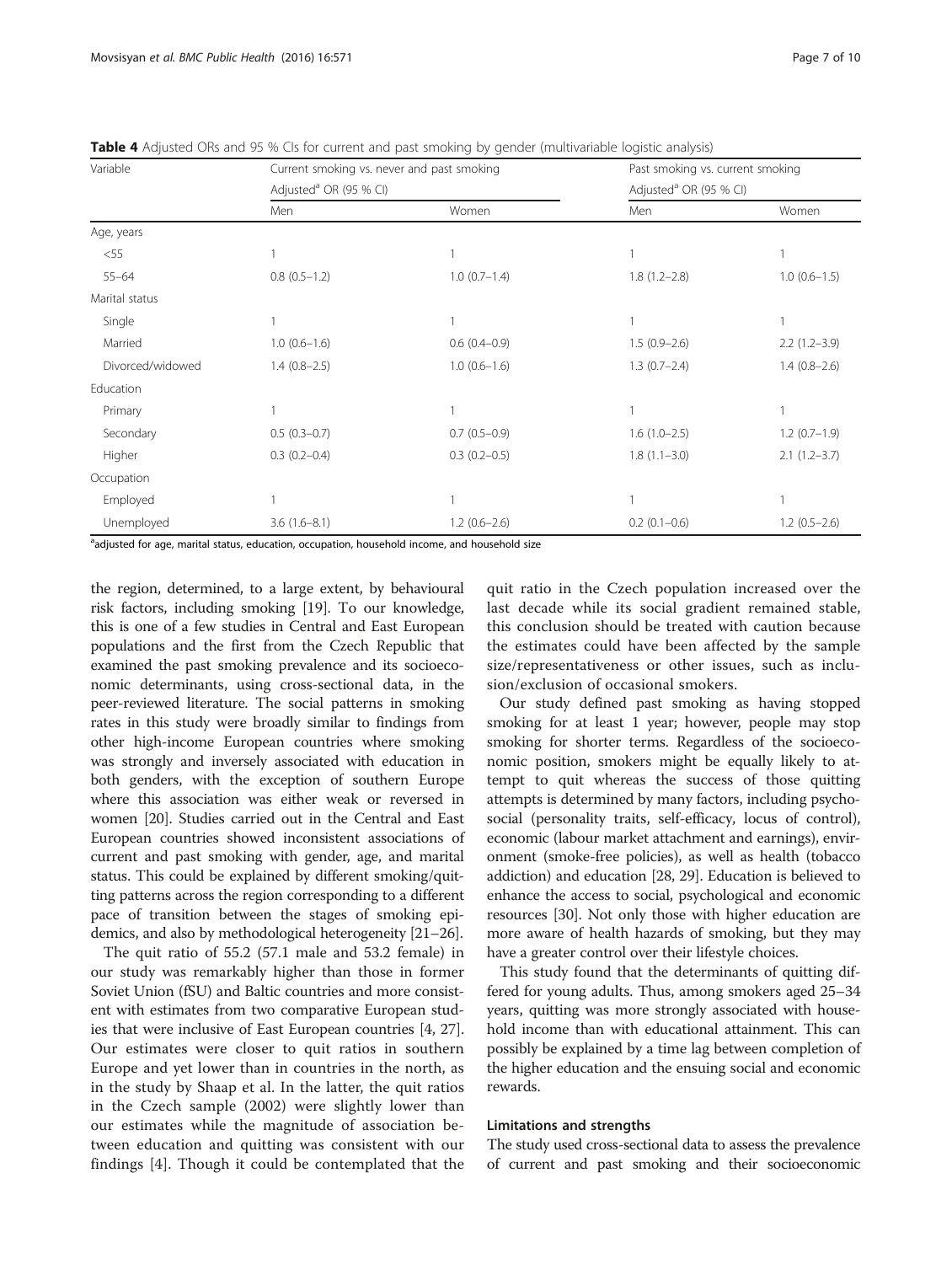correlates whereas the incidence rates are equally important for understanding the patterns of the smoking epidemic. The study was carried out in a single urban setting, the city of Brno, admittedly representing the urban population in the Czech Republic (except for Prague, the country's capital, with a population over one million, other ten major cities have populations of only 100–300 thousand) [\[31\]](#page-9-0).

The low response rate could have affected the study representativeness resulting from self-selection bias. The response rate of 33.9 % was markedly lower than was projected based on the Czech post-MONICA study [[8](#page-8-0)]. The following differences between two studies could have contributed to the low response: a) using a hospital setting for the health interviews and measurements, and b) not offering incentives to participants of the Kardiovize project. Low response rates in the Czech population (ranging from 30.6 to 55.0 %) were also reported by other contemporary studies [[32](#page-9-0), [33](#page-9-0)]. The study sample, however, was large enough to ensure the gender (54.8 % female as compared to 51.7 % in the Brno population) and middle age group representativeness; while the youngest (24–35 years) and the oldest (55–64 years) were, respectively, under- and over-represented. This could have limited the generalisability of the study findings and affected our estimates of current smoking (23.6 % male and 20.5 % female) that were notably lower than those found in the 2013 national survey (36.4 % male and 23.7 % female) [[10](#page-8-0)]; however, the age limits differed in these two studies. We were not able to obtain the data on non-participants because the initial contact was made by the health insurance company. However, other studies found that the participants in epidemiologic studies were more educated and had healthier behaviours than the general population [[34](#page-9-0)]. Therefore, our findings could have underestimated the smoking prevalence while overestimating the quit ratios; however, the self-selection bias should have not greatly affected the associations with socioeconomic variables while some underestimation of the magnitude of these associations is still possible.

Other methodological issues may include measurement and misclassification bias. Thus, occupation was a significant contributor when measured in the divergent categories, i.e. employed vs. unemployed, but not across the hierarchical groups, such as managers, skilled, and nonskilled workers. In this respect, a measurement error in assessing the occupational status (self-report, use of nonstandard question) cannot be totally excluded. The negative findings related to the material determinants could have been affected due to misreporting, including differential misreporting. However, the non-response rate to the income question was only 6.4 % in the sample and it is unlikely that this alone would explain the results. We used the monthly household income adjusted for the consumption unit, i.e., household size, as a proxy

measure of material wellbeing. However, using registerbased income data could minimize the non-response and reporting biases while the combination with other proxy measures such as ownership of assets/goods (home, car, etc.) could provide a more comprehensive measure of material well-being [\[35](#page-9-0)]. Remarkably, material indicators have been consistently shown to be less important causes of health and smoking inequalities in the Czech Republic [[7\]](#page-8-0).

This study used a compositional approach in assessing the inequalities [[36](#page-9-0)] and did not account for contextual, such neighbourhood/area [[33](#page-9-0), [37](#page-9-0)] or psychosocial factors, such as level of control/autonomy, that may have also contributed to the variations in current and past smoking rates [\[30](#page-9-0)].

This research comes from the Kardiovize Brno 2030 cross-sectional sample of 2,160 Brno residents randomly selected after stratification by age and gender from a comprehensive list of health insurance companies. The study provides a snapshot of the patterns of current and past smoking in an urban population sample from the Czech Republic in the decade since joining the EU community. It is the first population-based study to examine the quit ratios in the Czech Republic and the association of past smoking with socioeconomic status.

This study used a slightly modified Czech post-MONICA questionnaire whose validity and reliability had been tested in earlier studies [\[8\]](#page-8-0). Unlike many others, this study used more than one socioeconomic indicator to assess the relationships of socioeconomic status with smoking and quitting rates [\[35](#page-9-0)]. To our knowledge, this is the first population-based survey in Central and Eastern Europe that used biochemical validation of smoking status in the study sample.

## Implications

The impact of tobacco control policies in reducing smoking in many countries where these policies have been implemented is rather convincing; however, the positive equity impact has not been consistently demonstrated [[38](#page-9-0)]. Equity-oriented policy approaches include targeted, i.e. reaching out disadvantaged smokers, and universal strategies, such as an increase in tobacco product prices/ taxation [[39](#page-9-0)]. The latter was shown to reduce smoking at higher rates among the less advantaged social groups and was also effective in preventing youth smoking [\[40, 41\]](#page-9-0). A unique case of the universal strategy with a potential for targeted interventions delivery is primary care [[42](#page-9-0)]. Unlike many other East European countries, the Czech Republic timely introduced universal health coverage, along with other anti-poverty policies, and made a smoother societal transition [\[43, 44\]](#page-9-0). The Czech primary health care system has already a few preventive programs in place. However, these programs need to be re-oriented toward evidence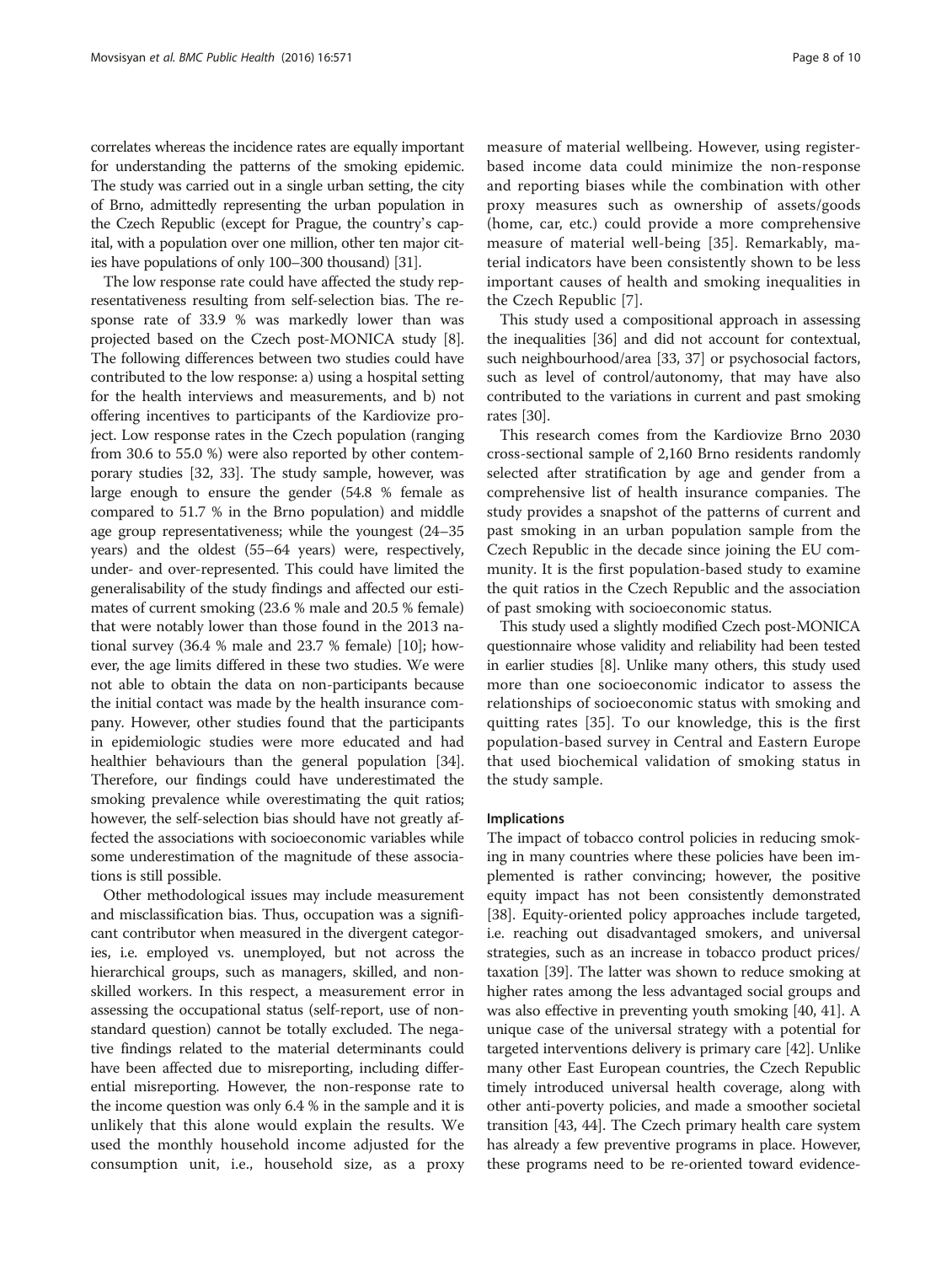<span id="page-8-0"></span>based preventive services, including targeted outreach to the least advantaged groups such as those with lower education, unemployed, or living alone.

## Conclusions

Education was the most stable and salient predictor of current and past smoking while the other correlates differed by gender in the study population. Our findings suggested that the differences in smoking/quitting rates start to accumulate already in early adulthood. Reducing smoking among less advantaged young adults should become a priority and be addressed by policy measures, such as tobacco taxation. Gender-specific interventions might be warranted to increase quitting in middle-age smokers. It is also important that future research will evaluate equity-oriented outcomes of such interventions and policies. Finally, further research using a standardized approach is needed to better understand the divergent trends in current and past smoking in Central and Eastern Europe.

#### Abbreviations

CEE, Central and Eastern Europe; CHD, coronary heart disease; CO, carbon monoxide; CZK, Czech crown; fSU, former Soviet Union; MONICA, MONIitoring trends and determinants in CArdiovascular disease; SES, socioeconomic status; WHO, World Health Organization

#### Acknowledgement

The authors would like to sincerely acknowledge the review and valuable comments by Prof. George J. Fodor, Ottawa Heart Institute, Ottawa, ONT, Canada, to improve the first draft of the manuscript. The authors greatly appreciate the contribution of all Kardiovize Brno 2030 team members and their assistance in the conduct of the survey and data collection, with special thanks to Mgr. Jana Jarešová (coordination and process quality control), Ing. Martin Homolka, and Ing. Tomáš Machulka (data management). The authors would also like to thank all the participants of the study for volunteering in the study.

#### Funding

The Kardiovize Brno 2030 study was supported by the European Regional Development Fund – Project FNUSA-ICRC (No. CZ.1.05/1.1.00/02.0123) and by the project ICRC-ERA-HumanBridge (No. 316345) funded by the 7th Framework Programme of the European Union, and partly by a grant awarded by the Ministry of Health of the Czech Republic (NT13434-4/2012).

#### Availability of data and materials

The survey data were collected using REDCap electronic data capture tools hosted and managed by the International Clinical Research Center, St. Anne's University Hospital Brno, Brno, Czech Republic.

#### Authors' contributions

NM designed the study, analysed the data and drafted the manuscript. OS conceived the survey design, ensured the acquisition of data and contributed to the important intellectual content in this study. EK, RC and FLJ made significant contributions to the survey design and concept. HR made a significant contribution to the study concept and revision of the first draft. All authors contributed to the final version of the manuscript and approved it.

#### Competing interests

The authors declare no competing interests. OS was the Co-Principal Investigator in a smoking cessation study at St. Anne's University Hospital Brno, Brno, Czech Republic sponsored by Pfizer, Inc. EK received financial support for clinical studies, travel, and presentations from pharmaceutical companies producing smoking cessation medications.

## Consent for publication

Not applicable.

#### Ethics approval and consent to participate

The research protocol was approved by the Institutional Review Board (IRB) at St. Anne's University Hospital, in Brno, Czech Republic on October 10, 2012. All study participants provided written informed consent before enrolling into the study.

#### Author details

<sup>1</sup>International Clinical Research Center, St. Anne's University Hospital Brno, Pekarska 53, 656 91 Brno, Czech Republic. <sup>2</sup>International Clinical Research Center, Department of Cardiovascular Diseases, St. Anne's University Hospital Brno, Masaryk University, Brno, Czech Republic.<sup>3</sup> Division of Cardiovascular Diseases, Mayo Clinic, Rochester, MN, USA. <sup>4</sup>Institute of Hygiene and Epidemiology, First Faculty of Medicine of Charles University and General University Hospital, Prague, Czech Republic.<sup>5</sup> Centre for Tobacco Dependence of the 3rd Medical Department, First Faculty of Medicine of Charles University and General University Hospital, Prague, Czech Republic. 6 Center for Cardiovascular Prevention of the First Faculty of Medicine, Charles University and Thomayer Hospital, Prague, Czech Republic.

## Received: 10 December 2015 Accepted: 15 June 2016 Published online: 15 July 2016

#### References

- 1. Nichols M, Townsend N, Scarborough P, Rayner M. Cardiovascular disease in Europe 2014: epidemiological update. Eur Heart J. 2014;35(42):2950–9.
- 2. Mackenbach JP, Stirbu I, Roskam AJ, Schaap MM, Menvielle G, Leinsalu M, Kunst AE. Socioeconomic inequalities in health in 22 European countries. N Engl J Med. 2008;358(23):2468–81.
- 3. Eurostat: Health at a Glance: Europe 2012, OECD Publishing. [http://dx.doi.](http://dx.doi.org/10.1787/9789264183896-en) [org/10.1787/9789264183896-en.](http://dx.doi.org/10.1787/9789264183896-en) In: OECD Publishing. Eurostat Statistics Database; WHO Global Infobase; 2012.
- 4. Schaap MM, Kunst AE, Leinsalu M, Regidor E, Ekholm O, Dzurova D, Helmert U, Klumbiene J, Santana P, Mackenbach JP. Effect of nationwide tobacco control policies on smoking cessation in high and low educated groups in 18 European countries. Tob Control. 2008;17(4):248–55.
- 5. Bosdriesz JR, Willemsen MC, Stronks K, Kunst AE. Socioeconomic inequalities in smoking cessation in 11 European countries from 1987 to 2012. J Epidemiol Community Health. 2015;69(9):886–92.
- 6. Sovinová H, Csémy L, Procházka B, Kottnauerová S. Smoking-attributable mortality in the Czech Republic. J Public Health. 2008;16(1):37–42.
- 7. Bobak M, Hertzman C, Skodova Z, Marmot M. Socioeconomic status and cardiovascular risk factors in the Czech Republic. Int J Epidemiol. 1999;28(1):46–52.
- 8. Cifkova R, Skodova Z, Bruthans J, Adamkova V, Jozifova M, Galovcova M, Wohlfahrt P, Krajcoviechova A, Poledne R, Stavek P, et al. Longitudinal trends in major cardiovascular risk factors in the Czech population between 1985 and 2007/8. Czech MONICA and Czech post-MONICA. Atherosclerosis. 2010;211(2):676–81.
- 9. Bruthans J, Cifkova R, Lanska V, O'Flaherty M, Critchley JA, Holub J, Jansky P, Zvarova J, Capewell S. Explaining the decline in coronary heart disease mortality in the Czech Republic between 1985 and 2007. Eur J Prev Cardiol. 2012;21(7):829–39.
- 10. Csemy L, Sovinova H, Sadilek P. Report on tobacco use in Czech Republic 2013. In: Statni zdravotni ustav. 2014.
- 11. Czech Statistical Office. [\[https://www.czso.cz/csu/czso/home\]](https://www.czso.cz/csu/czso/home). Accessed Mar 2015.
- 12. Sochor O, Králíková E, Cífková R, Fiala J, Tomášková I, Kunzová Š, Lešovský J, Pluháček Z, Nechutová H, Římák P, et al. Tobacco use and some characteristics of tobacco users. Preliminary results of "Kardiovize Brno 2030". Cor Vasa. 2014;56(2):e118–27.
- 13. Bittoun R. Carbon monoxide meter: the essential clinical tool the 'Stethoscope' — of smoking cessation. J Smok Cessat. 2008;3(02):69–70.
- 14. Harris PA, Taylor R, Thielke R, Payne J, Gonzalez N, Conde JG. Research electronic data capture (REDCap)–a metadata-driven methodology and workflow process for providing translational research informatics support. J Biomed Inform. 2009;42(2):377–81.
- 15. Reid JL, Hammond D, Boudreau C, Fong GT, Siahpush M, on behalf of the ITCC. Socioeconomic disparities in quit intentions, quit attempts, and